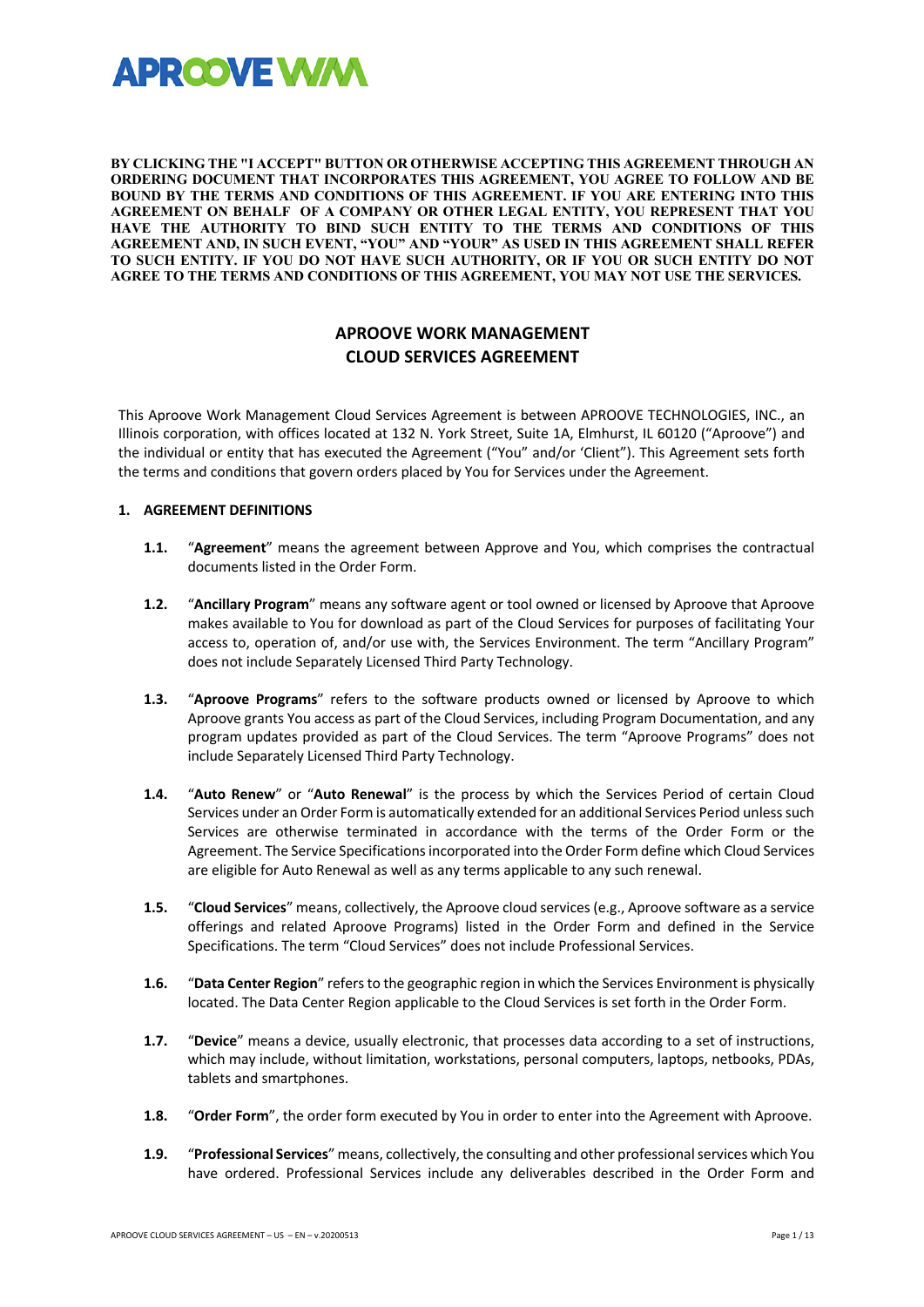

delivered by Aproove to You under the Order Form. The term "Professional Services" does not include Cloud Services.

- **1.10.** "**Program Documentation**" refers to the user manuals referenced within the Service Specifications for Cloud Services, as well as any help windows and readme files for the Aproove Programs that are accessible from within the Services. The Program Documentation describes technical and functional aspects of the Aproove Programs. You may access the documentation online at https://aproove.com/en-us/aproove-work-management-resources or such other address specified by Aproove.
- **1.11.** "**Separate Terms**" refers to separate license terms between You and a third party licensor that are specified in the Program Documentation, Service Specifications, readme or notice files and that apply to Separately Licensed Third Party Technology.
- **1.12.** "**Separately Licensed Third Party Technology**" refers to third party technology that is licensed under Separate Terms and not under the terms of the Agreement.
- **1.13.** "**Services**" means, collectively, both the Cloud Services and Professional Services that You have ordered.
- **1.14.** "**Services Environment**" refers to the combination of hardware and software components owned, licensed or managed by Aproove to which Aproove grants You and Your Users access as part of the Cloud Services which You have ordered. As applicable and subject to the terms of the Agreement, Aproove Programs, Your Content may be hosted in the Services Environment.
- **1.15.** "**Service Specifications**" means the descriptions accessible online at https://www.aproove.com, or such other address specified by Aproove, that are applicable to the Services under the Agreement, including any Program Documentation, hosting, support and security policies (for example, Aproove Cloud Hosting and Delivery Policies), and other descriptions referenced or incorporated in such descriptions or in the Order Form.
- **1.16.** "**Services Period**" refers to the period of time for which You ordered Cloud Services as specified in the Order Form.
- **1.17.** "**Users**" means those employees, contractors and end users, as applicable, authorized by You or on Your behalf to use the Cloud Services in accordance with the Agreement. For Cloud Services that are specifically designed to allow Your customers, suppliers or other third parties to access the Cloud Services to interact with You, such third parties will be considered "Users" subject to the terms of the Agreement.
- **1.18.** "**You**" and "Your" refers to the individual or entity that has executed the Agreement.
- **1.19.** "**Your Content**" means all text, files, images, graphics, illustrations, information, audio, video, photographs, data (including Personal Data as that term is defined in the Data Processing Agreement for Aproove Work Cloud Services described in 'Data Protection' Section below) and other content and material in any format, provided by You or Your Users that reside in, or run on or through, the Services Environment.

# **2. TERM OF AGREEMENT**

This Agreement is valid for the Order Form which the Agreement accompanies. This Agreement may also be referenced for any purchase that increases the quantity of the original Services ordered (e.g., additional Users), for any Cloud Services options offered by Aproove for the original Services ordered, and for any renewal or Auto Renewal of the Services Period of the original order.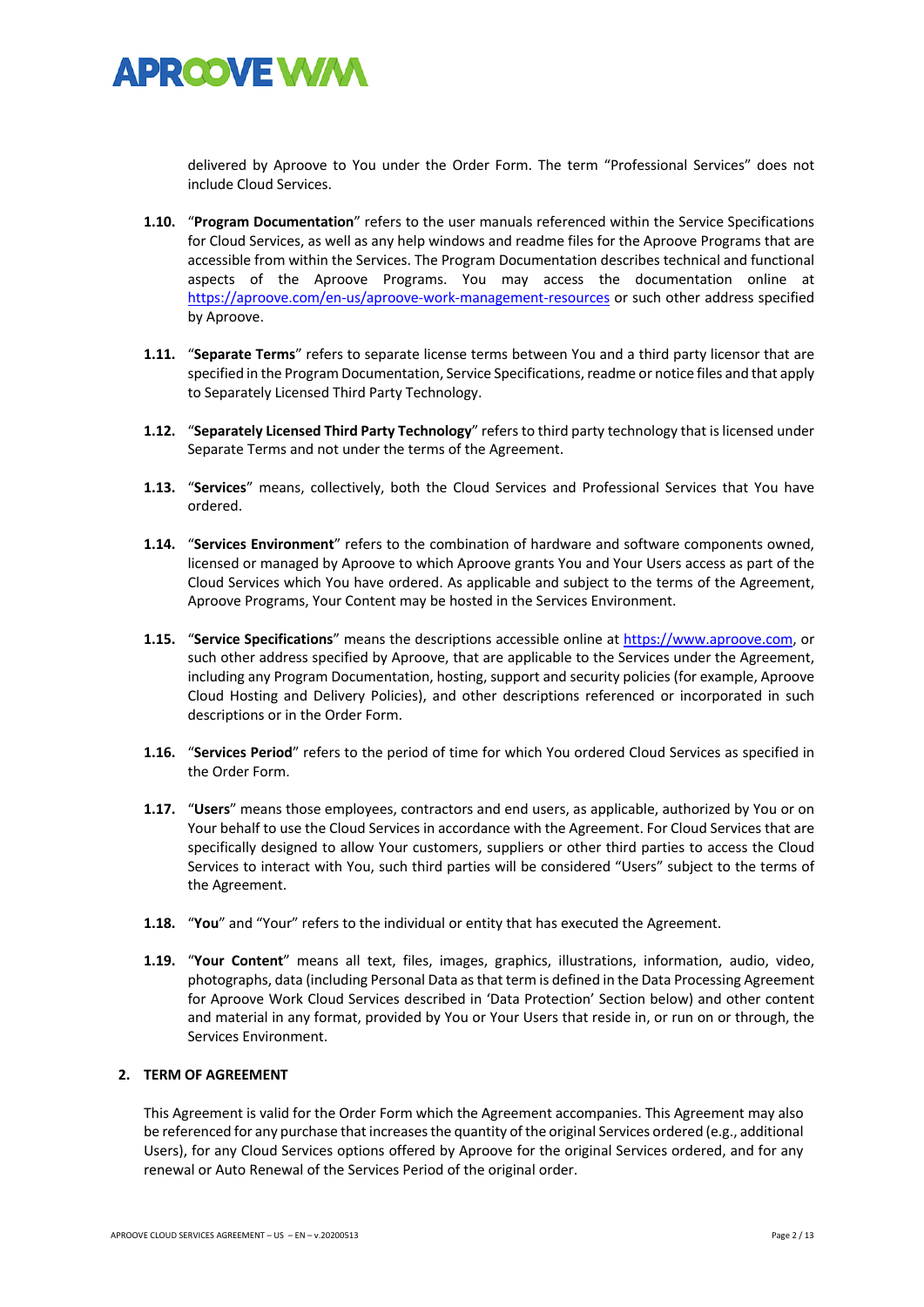

# **3. RIGHTS GRANTED**

- **3.1.** For the duration of the Services Period and subject to Your payment obligations, and except as otherwise set forth in the Agreement, You have the worldwide, non-exclusive, non-assignable, and non-transferable limited right to access and use the Services that You ordered, including anything developed by Aproove and delivered to You as part of the Services, solely for Your internal business operations and subject to the terms of the Agreement, including the Service Specifications. You may allow Your Users to use the Services for this purpose and You are responsible for Your Users' compliance with the Agreement.
- **3.2.** You do not acquire under the Agreement any right or license to use the Services, including the Aproove Programs and Services Environment, in excess of the scope and/or duration of the Services stated in Form Order. Upon the end of the Services ordered, Your right to access and use the Services will terminate.
- **3.3.** To enable Aproove to provide You and Your Users with the Services, You grant Aproove the right to use, process and transmit, in accordance with the Agreement, Your Content for the duration of the Services Period plus any additional post-termination period during which Aproove provides You with access to retrieve an export file of Your Content.
- **3.4.** Except as otherwise expressly set forth in the Order Form for certain Cloud Services offerings (e.g., a private cloud hosted at Your facility), You acknowledge that Aproove has no delivery obligation for Aproove Programs and will not ship copies of such programs to You as part of the Services.
- **3.5.** The Services may contain or require the use of Separately Licensed Third Party Technology. You are responsible for complying with the Separate Terms specified by Aproove that govern Your use of Separately Licensed Third Party Technology. Aproove may provide certain notices to You in the Service Specifications, Program Documentation, readme or notice files in connection with such Separately Licensed Third Party Technology. The third party owner, author or provider of such Separately Licensed Third Party Technology retains all ownership and intellectual property rights in and to such Separately Licensed Third Party Technology.

#### **4. OWNERSHIP AND RESTRICTIONS**

- **4.1.** You retain all ownership and intellectual property rights in and to Your Content. Aproove or its licensors retain all ownership and intellectual property rights to the Services, including Aproove Programs and Ancillary Programs, and derivative works thereof, and to anything developed or delivered by or on behalf of Aproove under the Agreement.
- **4.2.** You may not, and may not cause or permit others to:
	- a) remove or modify any program markings or any notice of Aproove's or its licensors' proprietary rights;
	- b) make the programs or materials resulting from the Services (excluding Your Content ) available in any manner to any third party for use in the third party's business operations (unless such access is expressly permitted for the specific Services You have acquired);
	- c) modify, make derivative works of, disassemble, decompile, reverse engineer, reproduce, distribute, republish or download any part of the Services (the foregoing prohibitions include but are not limited to review of data structures or similar materials produced by programs) unless required to be permitted by law for interoperability, or access or use the Services in order to build or support, and/or assist a third party in building or supporting, products or Services competitive to Aproove;
	- d) perform or disclose any benchmark or performance tests of the Services, including the Aproove Programs;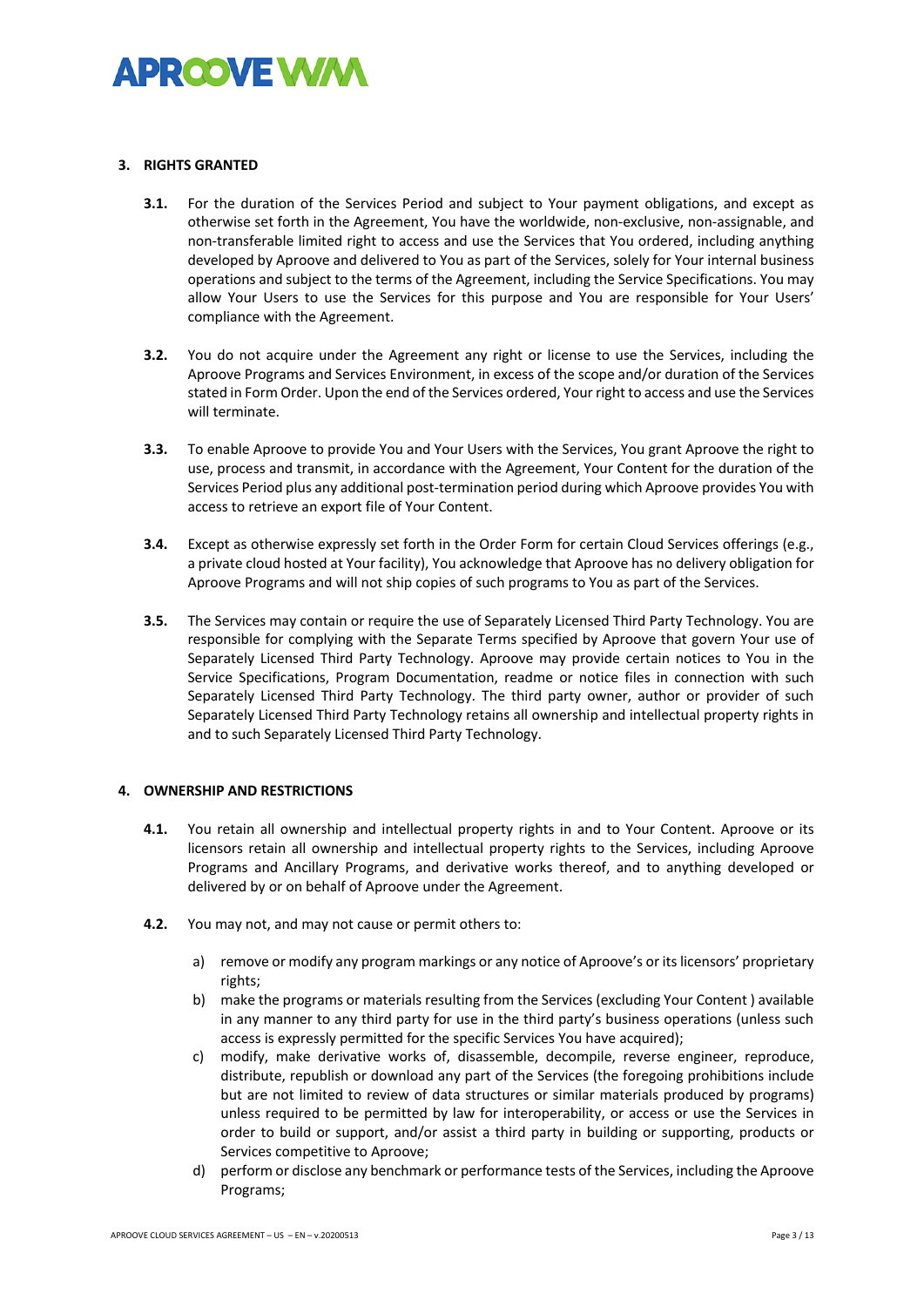

- e) perform or disclose any of the following security testing of the Services Environment or associated infrastructure: network discovery, port and service identification, vulnerability scanning, password cracking, remote access testing, or penetration testing; and
- f) license, sell, rent, lease, transfer, assign, distribute, host, outsource, permit timesharing or service bureau use, or otherwise commercially exploit or make available the Services, Aproove Programs, Ancillary Programs, Services Environments or Aproove materials to any third party, other than as expressly permitted under the terms of the applicable order.
- **4.3.** The rights granted to You under this Agreement are also conditioned on the following:
	- a) except as expressly provided herein or in the Order Form, no part of the Services may be copied, reproduced, distributed, republished, downloaded, displayed, posted or transmitted in any form or by any means, including but not limited to electronic, mechanical, photocopying, recording, or other means; and
	- b) You make every reasonable effort to prevent unauthorized third parties from accessing the Services.

# **5. SERVICE SPECIFICATIONS**

- **5.1.** The Services are subject to and governed by Service Specifications applicable to Your order. Service Specifications may define provisioning and management processes applicable to the Services (such as capacity planning), types and quantities of system resources (such as storage allotments), functional and technical aspects of the Aproove Programs, as well as any Services deliverables. You acknowledge that use of the Services in a manner not consistent with the Service Specifications may adversely affect Services performance and/or may result in additional fees. If the Services permit You to exceed the ordered quantity (e.g., soft limits on counts for Users, sessions, storage, etc.), then You are responsible for promptly purchasing additional quantity to account for Your excess usage. For any month that You do not promptly purchase such additional quantity, Aproove may require You to pay, in addition to the fees for the additional quantity, an excess usage fee for those Services equivalent to 10% of the fees for the additional quantity in the month in which such excess usage occurred.
- **5.2.** Aproove may make changes or updates to the Services (such as infrastructure, security, technical configurations, application features, etc.) during the Services Period, including to reflect changes in technology, industry practices, patterns of system use. The Service Specifications are subject to change at Aproove's discretion; however, Aproove changes to the Service Specifications will not result in a material reduction in the level of performance or availability of the applicable Services provided to You for the duration of the Services Period as defined in the Order Form.
- **5.3.** The Order Form will specify the Data Center Region in which Your Services Environment will reside. As described in the Service Specifications and to the extent applicable to the Cloud Services that You have ordered, Aproove will provide backup environments in the Data Center Region stated in the Order Form. Aproove and its affiliates may perform certain aspects of Cloud Services, such as service administration and support, as well as other Services (including Professional Services and disaster recovery), from locations and/or through use of subcontractors, worldwide.

# **6. USE OF THE SERVICES**

**6.1.** You are responsible for identifying and authenticating all Users, for approving access by such Users to the Services, for controlling against unauthorized access by Users, and for maintaining the confidentiality of usernames, passwords and account information. By federating or otherwise associating Your and Your Users' usernames, passwords and accounts with Aproove, You accept responsibility for the confidentiality and timely and proper termination of user records in Your local (intranet) identity infrastructure or on Your local Device. Aproove is not responsible for any harm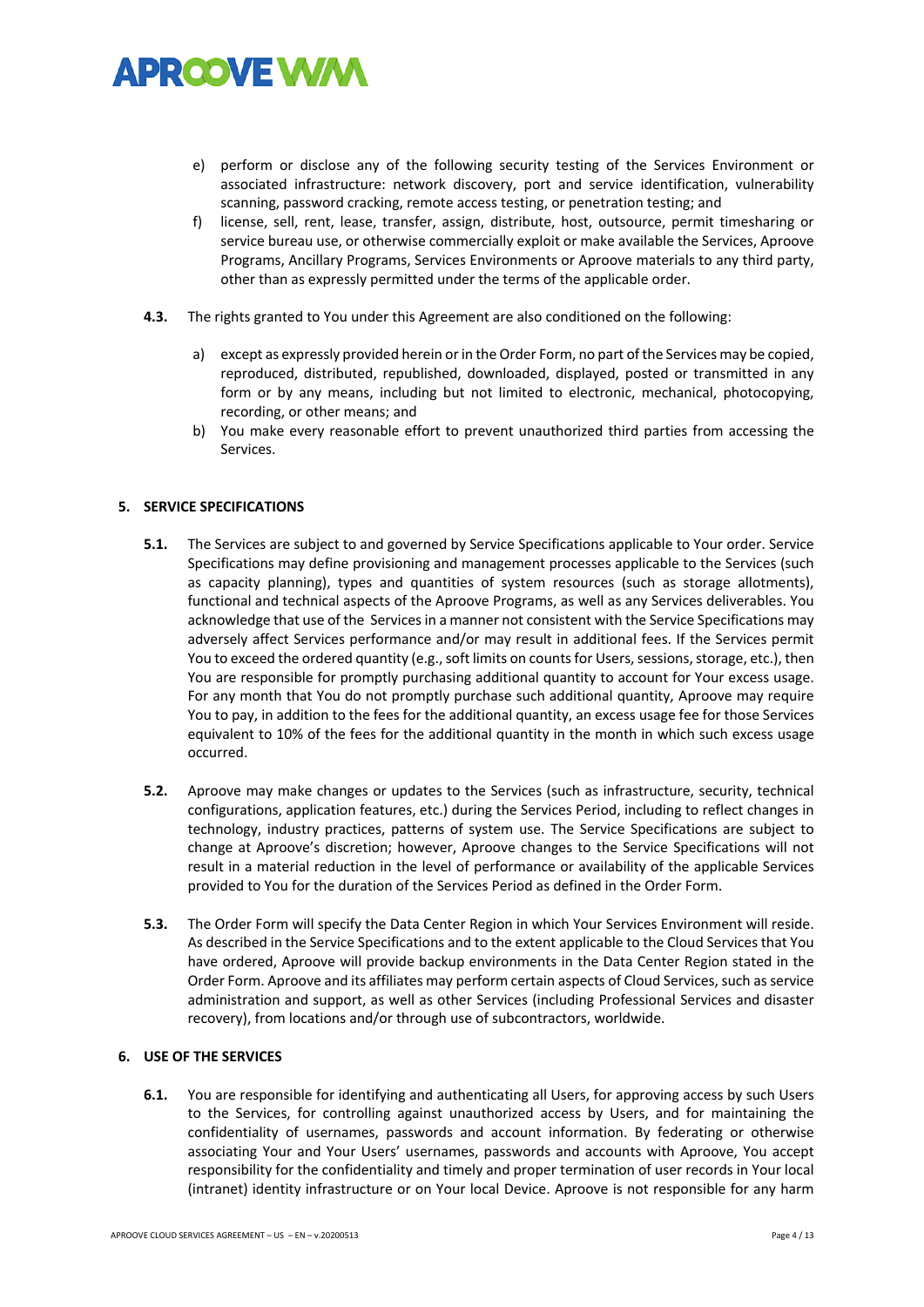

caused by Your Users, including individuals who were not authorized to have access to the Services but who were able to gain access because usernames, passwords or accounts were not terminated on a timely basis in Your local identity management infrastructure or Your local Device. You are responsible for all activities that occur under Your and Your Users' usernames, passwords or accounts or as a result of Your or Your Users' access to the Services, and agree to notify Aproove immediately of any unauthorized use. You agree to make every reasonable effort to prevent unauthorized third parties from accessing the Services.

- **6.2.** You agree not to use or permit use of the Services, including by uploading, emailing, posting, publishing or otherwise transmitting any material, including Your Content, for any purpose that may (a) menace or harass any person or cause damage or injury to any person or property, (b) involve the publication of any material that is false, defamatory, harassing or obscene, (c) violate privacy rights or promote bigotry, racism, hatred or harm, (d) constitute unsolicited bulk e-mail, "junk mail", "spam" or chain letters; (e) constitute an infringement of intellectual property or other proprietary rights, or (f) otherwise violate applicable laws, ordinances or regulations. In addition to any other rights afforded to Aproove under the Agreement, Aproove reserves the right, but has no obligation, to take remedial action if any material violates the restrictions in the foregoing sentence, including the removal or disablement of access to such material. Aproove shall have no liability to You in the event that Aproove takes such action. You shall have sole responsibility for the accuracy, quality, integrity, legality, reliability, appropriateness and ownership of all of Your Content . You agree to defend and indemnify Aproove against any claim arising out of a violation of Your obligations under this Section.
- **6.3.** You are required to accept all patches, bug fixes, updates, maintenance and service packs (collectively, "Patches") necessary for the proper function and security of the Services, including for the Aproove Programs, as such Patches are generally released by Aproove as described in the Service Specifications. Aproove is not responsible for performance or security issues encountered with the Cloud Services that result from Your failure to accept the application of Patches that are necessary for the proper function and security of the Services. Except for emergency or security related maintenance activities, Aproove will coordinate with You the scheduling of application of Patches, where possible, based on Aproove's next available standard maintenance window, according to Aproove Work Maintenance and Technical Support Services.

# **7. FEES AND TAXES**

- **7.1.** Unless otherwise specifically agreed to in the Order Form, all fees payable to Aproove are due within 30 calendar days from the invoice date or immediately if payment by credit card. Once placed, Your order is non-cancelable and the sums paid nonrefundable, except as provided in the Agreement or in the Order Form. You will pay any sales, value-added or other similar taxes imposed by applicable law that Aproove must pay based on the Services You ordered, except for taxes based on Aproove's income. Also, You will reimburse Aproove for reasonable expenses related to providing any Professional Services. Fees for Services listed in an order are exclusive of taxes and expenses.
- **7.2.** You agree and acknowledge that You have not relied on the future availability of any Services, programs or updates in entering into the payment obligations in Your order; however, the preceding does not relieve Aproove of its obligation during the Services Period to deliver Services that You have ordered per the terms of the Agreement.

# **8. SERVICES PERIOD; SUSPENSION AND END OF SERVICES**

**8.1.** Services provided under the Agreement shall be provided for the Services Period defined in the Order Form, unless earlier suspended or terminated in accordance with the Agreement or the Order Form. If stated in the Service Specifications or the Order Form, certain Cloud Services that are ordered will Auto Renew for additional Services Periods unless (i) You provide Aproove with written notice no later than sixty (60) calendar days prior to the end of the applicable Services Period of Your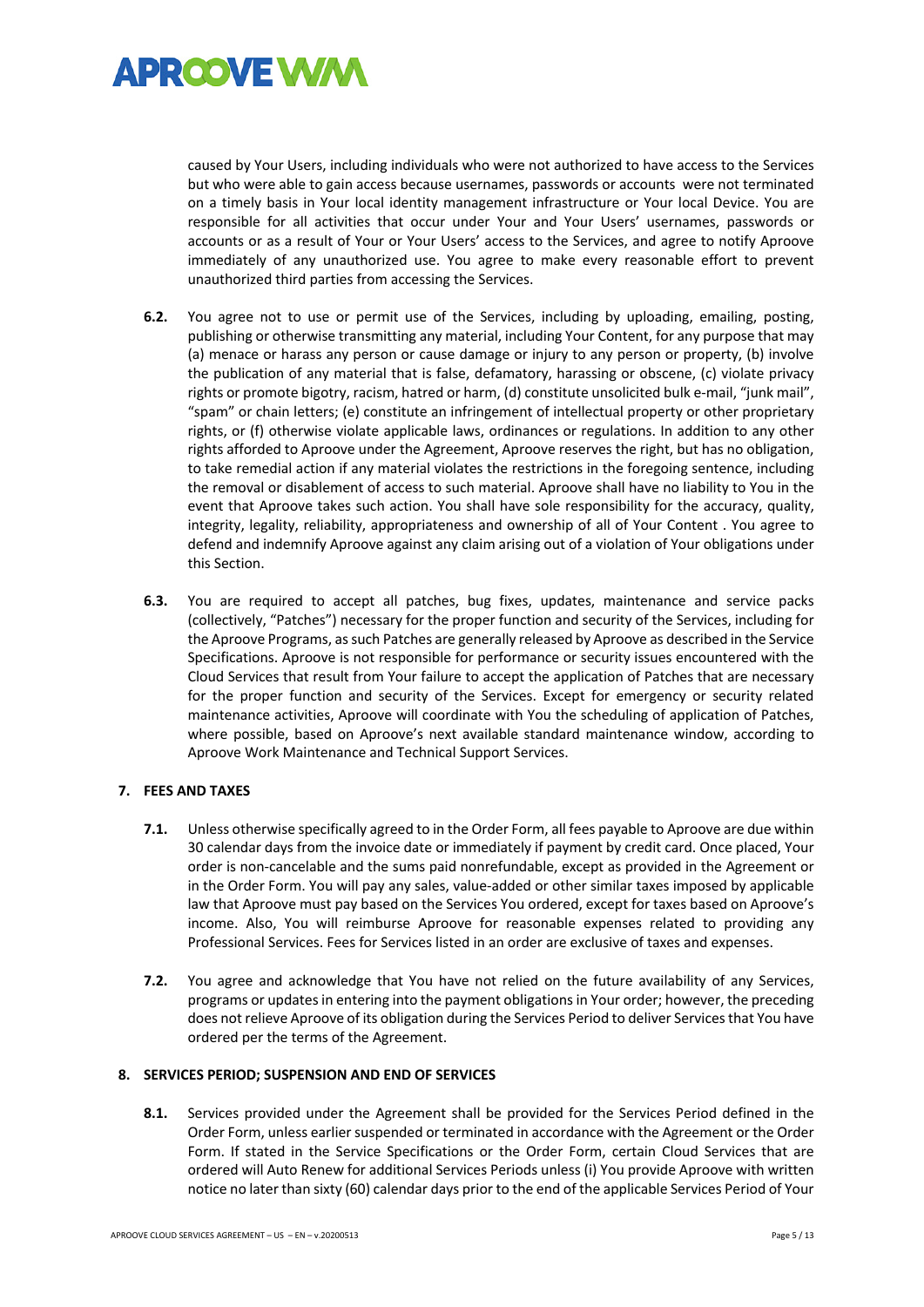

intention not to renew such Cloud Services, or (ii) Aproove provides You with written notice no later than ninety (90) calendar days prior to the end of the applicable Services Period of its intention not to renew such Cloud Services.

- **8.2.** Upon the end of the Services, You no longer have rights to access or use the Services, including the associated Aproove Programs and Services Environments; however, at Your request, and for a period of up to 10 calendar days after the end of the applicable Services Period, Aproove will make available Your Content then in the Services Environment for the purpose of retrieval by You. At the end of such 10 calendar day period, and except as may be required by law, Aproove will delete or otherwise render inaccessible any of Your Content that remain in the Services Environment.
- **8.3.** Upon Your request sent before the end of the Services, Aproove may provide reversibility services as Professional Services in order to migrate Your Content. The reversibility services will be invoiced on a man-hour basis according to Aproove's pricing in force at the time of Your request, with a minimum of EUR 1,000. Aproove may request advanced payment for its services and full payment of its outstanding invoices before starting the migration procedure. You shall actively collaborate with Aproove to facilitate the migration of Your Content. When migration is complete, Aproove shall notify You by email. You shall have 5 calendar days from the date of that notification to express any comments concerning the correct execution of the migration of Your Content. In the absence of comments after this period, migration shall be deemed as performed properly. In order to be taken into consideration, the comments must clearly identify the discrepancies. After the migration of Your Content, Aproove will delete or otherwise render inaccessible any of Your Content that remain in the Services Environment.
- **8.4.** Aproove may temporarily suspend Your password, account, and access to or use of the Services if You or Your Users violate any provision within the 'Rights Granted', 'Ownership and Restrictions', 'Fees and Taxes', 'Use of the Services', or 'Export' Sections of the Agreement, or if in Aproove's reasonable judgment, the Services or any component thereof are about to suffer a significant threat to security or functionality. Aproove will provide advance notice to You of any such suspension in Aproove's reasonable discretion based on the nature of the circumstances giving rise to the suspension. Aproove will use reasonable efforts to re-establish the affected Services promptly after Aproove determines, in its reasonable discretion, that the situation giving rise to the suspension has been cured; however, during any suspension period, Aproove will make available to You Your Content as existing in the Services Environment on the date of suspension. Aproove may terminate the Services under an order if any of the foregoing causes of suspension is not cured within 30 calendar days after Aproove's initial notice thereof. Any suspension or termination by Aproove under this paragraph shall not excuse You from Your obligation to make payment(s) under the Agreement.
- **8.5.** If either of us breaches a material term of the Agreement (including but not limited to nonpayment of fees) and fails to correct the breach within 30 calendar days of written specification of the breach, then the breaching party is in default and the non-breaching party may terminate the order under which the breach occurred. If Aproove terminates the order as specified in the preceding sentence, You must pay within 30 calendar days all amounts that have accrued prior to such termination, as well as all sums remaining unpaid for the Services under such order plus related taxes and expenses. Except for nonpayment of fees, the nonbreaching party may agree in its sole discretion to extend the 30 calendar day period for so long as the breaching party continues reasonable efforts to cure the breach. You agree that if You are in default under the Agreement, You may not use those Services ordered.
- **8.6.** Provisions that survive termination or expiration of the Agreement are those relating to limitation of liability, indemnification, confidentiality, payment and others which by their nature are intended to survive.

# **9. CONFIDENTIALITY**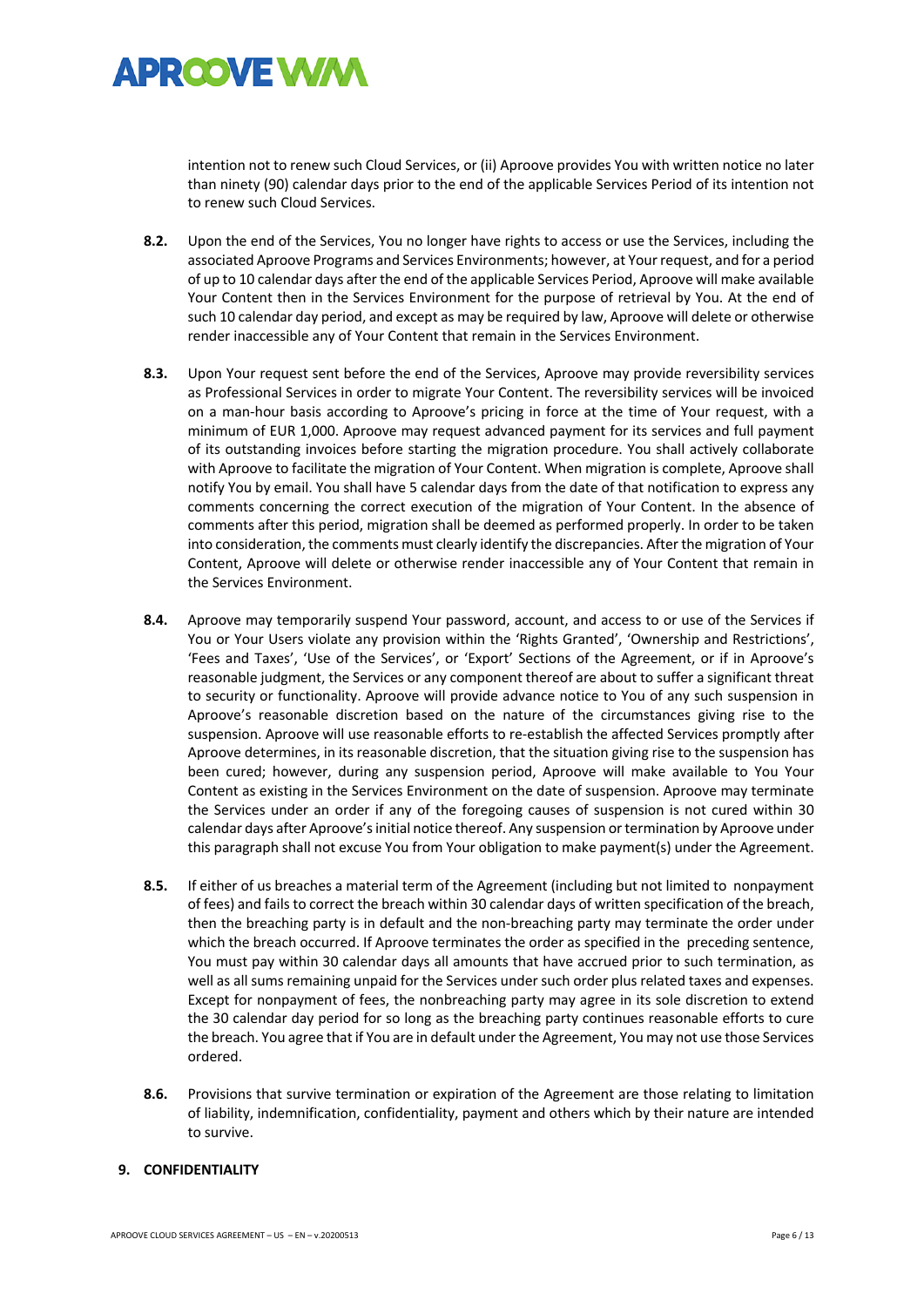# **APROOVE WAA**

- **9.1.** By virtue of the Agreement, the parties may have access to information that is confidential to one another ("Confidential Information"). We each agree to disclose only information that is required for the performance of obligations under the Agreement. Confidential information shall be limited to the terms and pricing under the Agreement, Your Content residing in the Services Environment, and all information clearly identified as confidential at the time of disclosure.
- **9.2.** A party's Confidential Information shall not include information that: (a) is or becomes a part of the public domain through no act or omission of the other party; (b) was in the other party's lawful possession prior to the disclosure and had not been obtained by the other party either directly or indirectly from the disclosing party; (c) is lawfully disclosed to the other party by a third party without restriction on the disclosure; or (d) is independently developed by the other party.
- **9.3.** We each agree not to disclose each other's Confidential Information to any third party other than as set forth in the following sentence for a period of five (5) years from the date of the disclosing party's disclosure of the Confidential Information to the receiving party; however, Aproove will hold Your Confidential Information that resides within the Services Environment in confidence for as long as such information resides in the Services Environment. We each may disclose Confidential Information only to those employees, agents or subcontractors who are required to protect it against unauthorized disclosure in a manner no less protective than required under the Agreement. Aproove will protect the confidentiality of Your Content residing in the Services Environment in accordance with the Aproove security practices defined in the Order Form. In addition, Your Personal Data will be treated in accordance with the terms of the 'Data Protection' Section. Nothing shall prevent either party from disclosing the terms or pricing under the Agreement or orders placed under the Agreement in any legal proceeding arising from or in connection with the Agreement or from disclosing the Confidential Information to a governmental entity as required by law.

# **10. DATA PROTECTION**

- **10.1.** In performing the Services, Aproove will comply with the Aproove Privacy Policy, which is available at https://www.aproove.com/legals and incorporated herein by reference. The Aproove Privacy Policy is subject to change at Aproove's discretion; however, Aproove policy changes will not result in a material reduction in the level of protection provided for Your Personal Data provided as part of Your Content during the Services Period.
- **10.2.** Aproove's Data Processing Agreement for Aproove Work Cloud Services (the "Data Processing Agreement"), which is available at https://www.aproove.com/legals and incorporated herein by reference, describes the parties' respective roles for the processing and control of Personal Data that You provide to Aproove as part of the Cloud Services. Aproove will act as a data processor, and will act on Your instruction concerning the treatment of Your Personal Data residing in the Services Environment, as specified in the Agreement, the Data Processing Agreement and the applicable order. You agree to provide any notices and obtain any consents related to Your use of the Services and Aproove's provision of the Services, including those related to the collection, use, processing, transfer and disclosure of Personal Data.
- **10.3.** The Service Specifications applicable in the Order Form define the administrative, physical, technical and other safeguards applied to Your Content residing in the Services Environment, and describe other aspects of system management applicable to the Services. You are responsible for any security vulnerabilities, and the consequences of such vulnerabilities, arising from Your Content , including any viruses, Trojan horses, worms or other programming routines contained in Your Content that could limit or harm the functionality of a computer or that could damage, intercept or expropriate data.
- **10.4.** You may not provide Aproove access to health, political opinions, racial or ethnic, religious or philosophical beliefs, financials or similarly sensitive personal information that imposes specific data security obligations for the processing of such data unless specified in the Order Payment and Data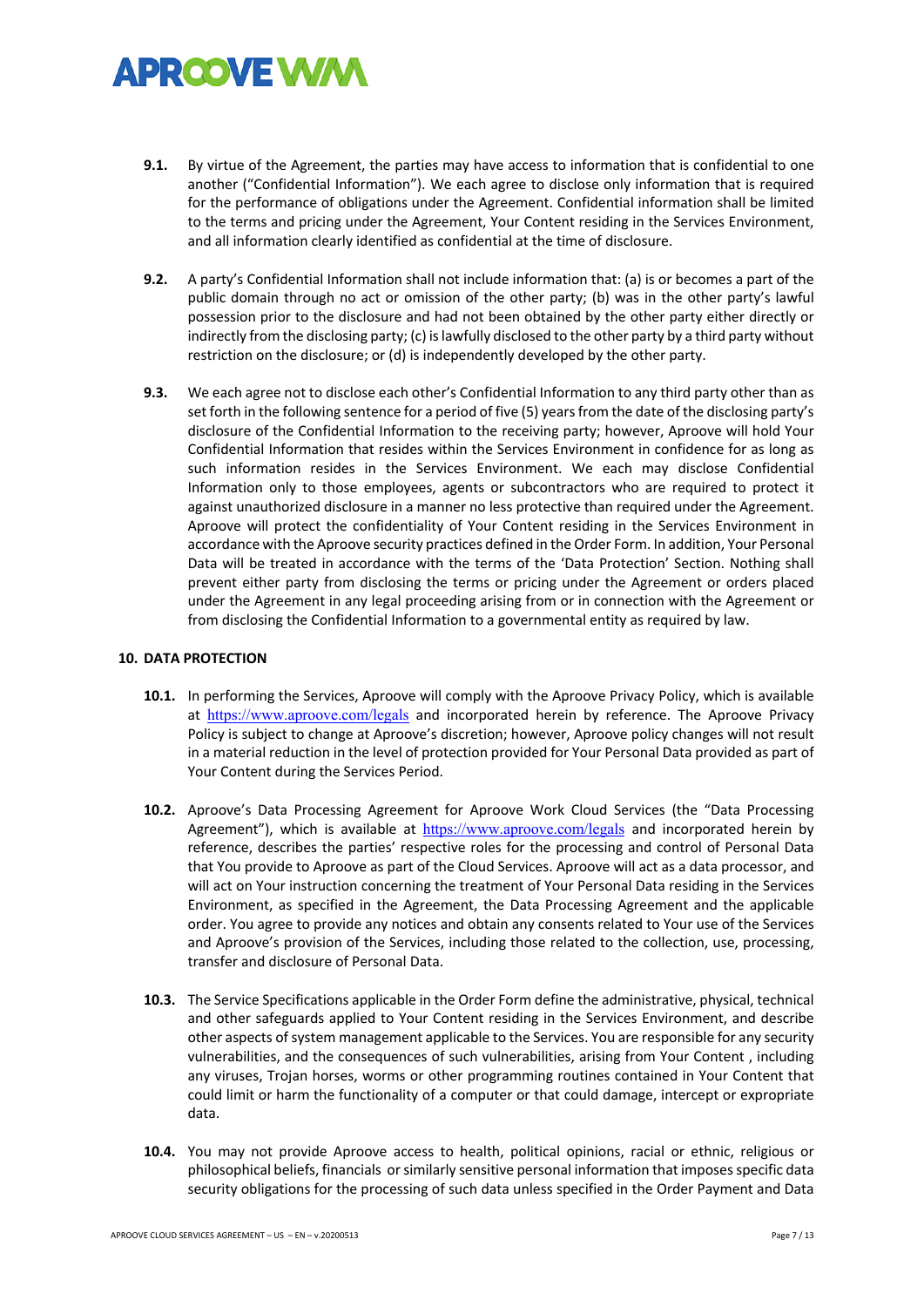

Processing Agreement.

#### **11. WARRANTIES, DISCLAIMERS AND EXCLUSIVE REMEDIES**

- **11.1.** Aproove warrants that it will perform (i) Cloud Services in all material respects as described in the Service Specifications and/or in the Order Form, and (ii) Professional Services in a professional manner in accordance with the Service Specifications and/or the Order Form,. If the Services provided to You were not performed as warranted, You must promptly provide written notice to Aproove that describes the deficiency in the Services (including, as applicable, the service request number notifying Aproove of the deficiency in the Services).
- **11.2.** APROOVE DOES NOT GUARANTEE THAT (A) THE SERVICES WILL BE PERFORMED ERROR-FREE OR UNINTERRUPTED, OR THAT APROOVE WILL CORRECT ALL SERVICES ERRORS, (B) THE SERVICES WILL OPERATE IN COMBINATION WITH YOUR CONTENT OR YOUR APPLICATIONS, OR WITH ANY OTHER HARDWARE, SOFTWARE, SYSTEMS, SERVICES OR DATA NOT PROVIDED BY APROOVE, AND (C) THE SERVICES WILL MEET YOUR REQUIREMENTS, SPECIFICATIONS OR EXPECTATIONS. YOU ACKNOWLEDGE THAT APROOVE DOES NOT CONTROL THE TRANSFER OF DATA OVER COMMUNICATIONS FACILITIES, INCLUDING THE INTERNET, AND THAT THE SERVICES MAY BE SUBJECT TO LIMITATIONS, DELAYS, AND OTHER PROBLEMS INHERENT IN THE USE OF SUCH COMMUNICATIONS FACILITIES. APROOVE IS NOT RESPONSIBLE FOR ANY DELAYS, DELIVERY FAILURES, OR OTHER DAMAGE RESULTING FROM SUCH PROBLEMS. APROOVE IS NOT RESPONSIBLE FOR ANY ISSUES RELATED TO THE PERFORMANCE, OPERATION OR SECURITY OF THE SERVICES THAT ARISE FROM YOUR CONTENT, YOUR APPLICATIONS OR THIRD PARTY CONTENT. APROOVE DOES NOT MAKE ANY REPRESENTATION OR WARRANTY REGARDING THE RELIABILITY, ACCURACY, COMPLETENESS, CORRECTNESS, OR USEFULNESS OF THIRD PARTY CONTENT OR SERVICES, AND DISCLAIMS ALL LIABILITIES ARISING FROM OR RELATED TO THIRD PARTY CONTENT OR SERVICES.
- **11.3.** FOR ANY BREACH OF THE SERVICES WARRANTY, YOUR EXCLUSIVE REMEDY AND APROOVE'S ENTIRE LIABILITY SHALL BE THE CORRECTION OF THE DEFICIENT SERVICES THAT CAUSED THE BREACH OF WARRANTY, OR, IF APROOVE CANNOT SUBSTANTIALLY CORRECT THE DEFICIENCY IN A COMMERCIALLY REASONABLE MANNER, YOU MAY END THE DEFICIENT SERVICES AND APROOVE WILL REFUND TO YOU THE FEES FOR THE TERMINATED SERVICES THAT YOU PRE-PAID TO APROOVE FOR THE PERIOD FOLLOWING THE EFFECTIVE DATE OF TERMINATION.
- **11.4.** TO THE EXTENT NOT PROHIBITED BY LAW, THESE WARRANTIES ARE EXCLUSIVE AND ALL OTHER WARRANTIES OR CONDITIONS, WHETHER EXPRESS OR IMPLIED, ARE EXPRESSLY EXCLUDED, INCLUDING FOR SOFTWARE, HARDWARE, SYSTEMS, NETWORKS OR ENVIRONMENTS OR FOR MERCHANTABILITY, SATISFACTORY QUALITY AND FITNESS FOR A PARTICULAR PURPOSE.

# **12. LIMITATION OF LIABILITY**

NOTHING IN THIS AGREEMENT SHALL LIMIT APROOVE'S LIABILITY FOR PERSONAL INJURY OR DEATH CAUSED BY THE NEGLIGENCE OF APROOVE, OR APROOVE'S LIABILITY IN THE TORT OF DECEIT. NEITHER PARTY SHALL BE LIABLE FOR ANY INDIRECT, INCIDENTAL, SPECIAL, PUNITIVE, OR CONSEQUENTIAL DAMAGES, OR ANY LOSS OF REVENUE OR PROFITS (EXCLUDING FEES UNDER THIS AGREEMENT), DATA, OR DATA USE. APROOVE'S AGGREGATE LIABILITY FOR ALL DAMAGES ARISING OUT OF OR RELATED TO THIS AGREEMENT OR YOUR ORDER, WHETHER IN CONTRACT OR TORT, OR OTHERWISE, SHALL BE LIMITED TO THE TOTAL AMOUNTS ACTUALLY PAID TO APROOVE FOR THE SERVICES UNDER THE ORDER GIVING RISE TO THE LIABILITY IN THE TWELVE (12) MONTH PERIOD IMMEDIATELY PRECEDING THE EVENT GIVING RISE TO SUCH LIABILITY LESS ANY REFUNDS OR CREDITS RECEIVED BY YOU FROM APROOVE UNDER SUCH ORDER.

# **13. INDEMNIFICATION**

**13.1.** Subject to the terms of this 'Indemnification' Section , if a third party makes a claim against either You or Aproove ("Recipient" which may refer to You or Aproove depending upon which party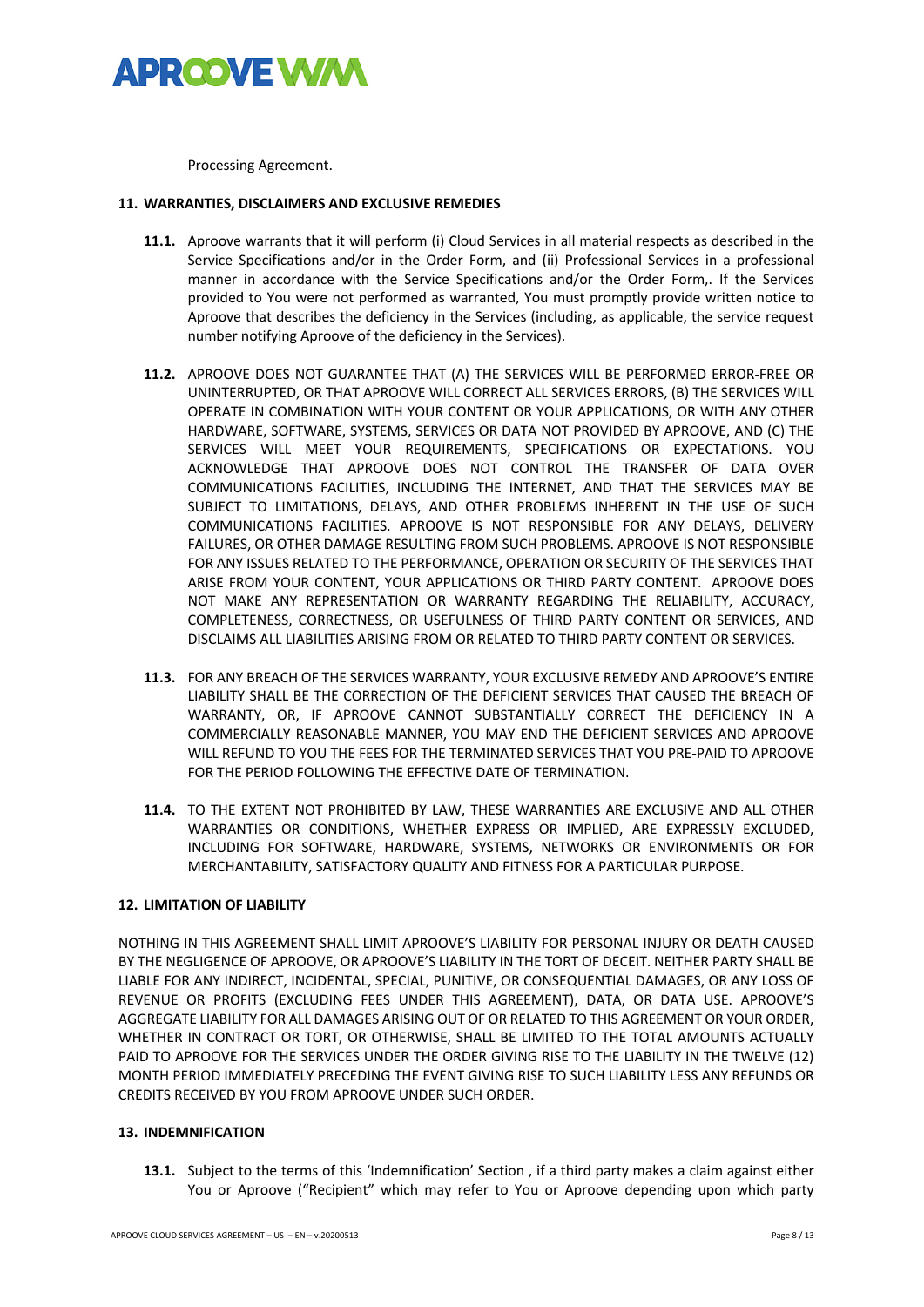

received the Material), that any information, design, specification, instruction, software, service, data, hardware, or material (collectively, "Material") furnished by either You or Aproove ("Provider" which may refer to You or Aproove depending on which party provided the Material) and used by the Recipient infringes the third party's intellectual property rights, the Provider, at the Provider's sole cost and expense, will defend the Recipient against the claim and indemnify the Recipient from the damages, liabilities, costs and expenses awarded by the court to the third party claiming infringement or the settlement agreed to by the Provider, if the Recipient does the following:

- a. notifies the Provider promptly in writing, not later than 30 calendar days after the Recipient receives notice of the claim (or sooner if required by applicable law);
- b. gives the Provider sole control of the defense and any settlement negotiations; and
- c. gives the Provider the information, authority and assistance the Provider needs to defend against or settle the claim.
- **13.2.** If the Provider believes or it is determined that any of the Material may have violated a third party's intellectual property rights, the Provider may choose to either modify the Material to be noninfringing (while substantially preserving its utility or functionality) or obtain a license to allow for continued use, or if these alternatives are not commercially reasonable, the Provider may end the license for, and require return of, the applicable Material and refund any unused, prepaid fees the Recipient may have paid to the other party for such Material. If such return materially affects Aproove's ability to meet its obligations under the relevant order, then Aproove may, at its option and upon 30 calendar days prior written notice, terminate the order.
- **13.3.** The Provider will not indemnify the Recipient if the Recipient (a) alters the Material or uses it outside the scope of use identified in the Provider's user or program documentation or Service Specifications, (b) uses a version of the Material which has been superseded, if the infringement claim could have been avoided by using an unaltered current version of the Material which was made available to the Recipient, or (c) continues to use the applicable Material after the end of the license to use that Material. The Provider will not indemnify the Recipient to the extent that an infringement claim is based upon any information, design, specification, instruction, software, service, data, hardware or material not furnished by the Provider. Aproove will not indemnify You for any portion of an infringement claim that is based upon the combination of any Material with any products or Services not provided by Aproove. Aproove will not indemnify You to the extent that an infringement claim is based on any Material from a third party portal or other external source that is accessible to You within or from the Services (e.g., a social media post from a third party blog or forum, a third party Web page accessed via a hyperlink, etc.). Aproove will not indemnify You for infringement caused by Your actions against any third party if the Services as delivered to You and used in accordance with the terms of the Agreement would not otherwise infringe any third party intellectual property rights. Aproove will not indemnify You for any intellectual property infringement claim(s) known to You at the time Services rights are obtained.
- **13.4.** The term "Material" defined above does not include Separately Licensed Third Party Technology. Solely with respect to Separately Licensed Third Party Technology that is part of or is required to use the Cloud Services and that is used: (a) in unmodified form; (b) as part of or as required to use the Cloud Services; and (c) in accordance with the usage grant for the relevant Cloud Services and all other terms and conditions of the Agreement, Aproove will indemnify You for infringement claims for Separately Licensed Third Party Technology to the same extent as Aproove is required to provide infringement indemnification for Materials under the terms of the Agreement.
- **13.5.** This 'Indemnification' Section provides the parties' exclusive remedy for any infringement claims or damages.

#### **14. THIRD PARTY WEB SITES, CONTENT, PRODUCTS AND SERVICES**

The Services may enable You to link to, transmit Your Content to, or otherwise access, other Web sites, content,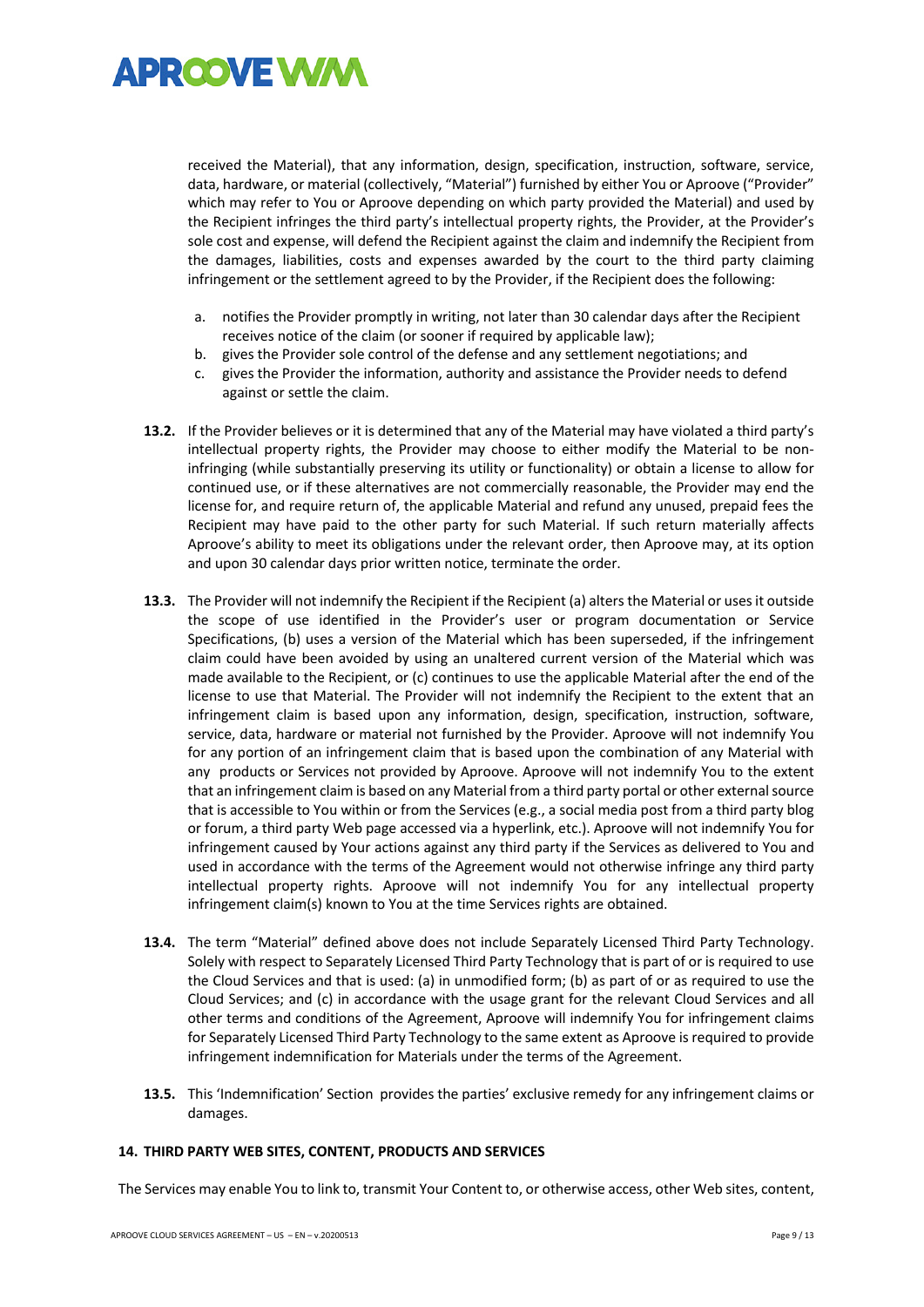

products, services, and information of third parties. Aproove does not control and is not responsible for such Web sites or any such content, products, services and information accessible from or provided through the Services, and You bear all risks associated with access to and use of such Web sites and third party content, products, services and information.

#### **15. SERVICES TOOLS AND ANCILLARY PROGRAMS**

- **15.1.** Aproove may use tools, scripts, software, and utilities (collectively, the "Tools") to monitor and administer the Services and to help resolve Your Aproove service requests. The Tools will not collect or store any of Your Content residing in the Services Environment, except as necessary to provide the Services or troubleshoot service requests or other problems in the Services. Information collected by the Tools (excluding Your Content ) may also be used to assist in managing Aproove's product and service portfolio, to help Aproove address deficiencies in its product and service offerings, and for license and Services management.
- **15.2.** As part of the Cloud Services, Aproove may provide You with on-line access to download certain Ancillary Programs for use with the Services. If Aproove does not specify separate terms for such Ancillary Programs, then, subject to Your payment obligations, You have the non-exclusive, nonassignable, royalty free, worldwide limited right to use such Ancillary Programs solely to facilitate Your access to, operation of, and/or use of the Services Environment, subject to the terms of the Agreement, including the Services Specifications. Your right to use such Ancillary Programs will terminate upon the earlier of Aproove's notice, the end of the Cloud Services associated with the Ancillary Programs, or the date on which the license to use the Ancillary Programs ends under the Separate Terms specified for such programs.

#### **16. SERVICE ANALYSES**

Aproove may (i) compile statistical and other information related to the performance, operation and use of the Services, and (ii) use data from the Services Environment in aggregated form for security and operations management, to create statistical analyses, and for research and development purposes (clauses i and ii are collectively referred to as "Service Analyses"). Aproove may make Service Analyses publicly available; however, Service Analyses will not incorporate Your Content or Confidential Information in a form that could serve to identify You or any individual, and Service Analyses do not constitute Personal Data. Aproove retains all intellectual property rights in Service Analyses.

#### **17. EXPORT**

- **17.1.** Local Export laws and regulations may apply to the Services. You agree that such export laws may govern Your use of the Services (including technical data) and any Services deliverables provided under the Agreement, and You agree to comply with all such export laws and regulations (including "deemed export" and "deemed re-export" regulations). You agree that no data, information, software programs and/or materials resulting from Services (or direct product thereof) will be exported, directly or indirectly, in violation of these laws, or will be used for any purpose prohibited by these laws including, without limitation, nuclear, chemical, or biological weapons proliferation, or development of missile technology.
- **17.2.** You acknowledge that the Cloud Services are designed with capabilities for You and Your Users to access the Services Environment without regard to geographic location and to transfer or otherwise move Your Content between the Services Environment and other locations such as User workstations. You are solely responsible for the authorization and management of User accounts, as well as export control and geographic transfer of Your Content .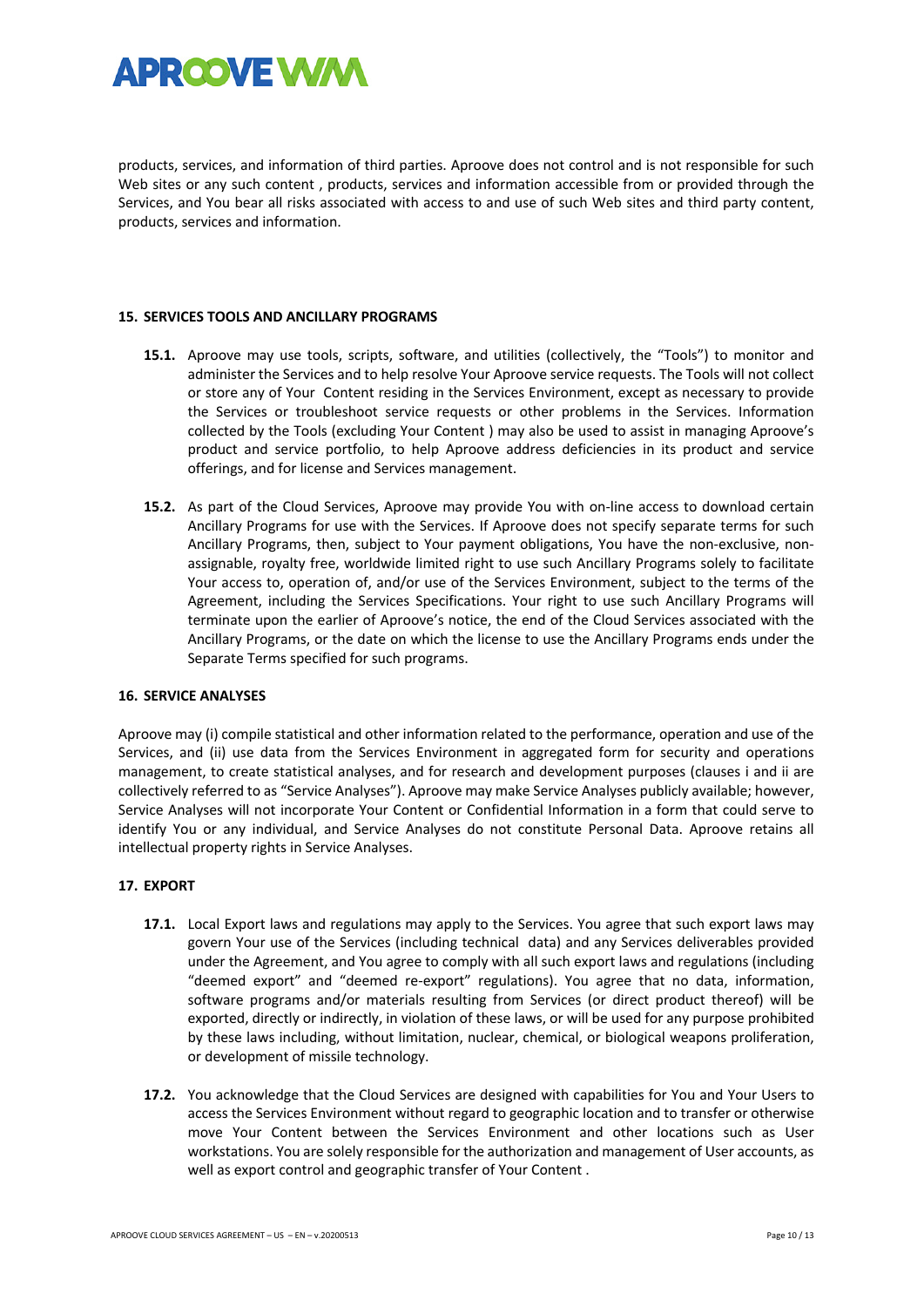

#### **18. FORCE MAJEURE**

Neither of us shall be responsible for failure or delay of performance if caused by: an act of war, hostility, or sabotage; act of God; pandemic; electrical, internet, or telecommunication outage that is not caused by the obligated party; government restrictions (including the denial or cancelation of any export, import or other license); or other event outside the reasonable control of the obligated party. We both will use reasonable efforts to mitigate the effect of a force majeure event. If such event continues for more than 30 calendar days, either of us may cancel unperformed Services and affected orders upon written notice. This Section does not excuse either party's obligation to take reasonable steps to follow its normal disaster recovery procedures or Your obligation to pay for the Services.

#### **19. NOTICE**

- **19.1.** Any notice required under the Agreement shall be provided to the other party in writing. If You have a dispute with Aproove or if You wish to provide a notice under the 'Indemnification' Section of the Agreement, or if You become subject to insolvency or other similar legal proceedings, You will promptly send written postal notice to Aproove 1 Boulevard Initalis, 7000 Mons, Belgium marked for the attention of the Managing Director with a copy by e-mail at legal@aproove.com.
- **19.2.** To request a termination of Services in accordance with the Agreement, You must submit a service request to Aproove at the address specified in the Order Form.
- **19.3.** Aproove may give notices applicable to Aproove's Cloud Services customer base by means of a general notice on the Aproove portal for the Cloud Services, and notices specific to You by electronic mail to Your e-mail address on record in Aproove's account information or by written communication sent by first class mail or pre-paid post to Your address on record in Aproove's account information.

#### **20. ASSIGNMENT**

You may not assign the Agreement or give or transfer the Services (including the Aproove Programs) or an interest in them to another individual or entity. If You grant a security interest in any portion of the Services, the secured party has no right to use or transfer the Services or any deliverables. The foregoing shall not be construed to limit the rights You may otherwise have with respect to Separately Licensed Third Party Technology licensed under open source or similar license terms.

#### **21. OTHER**

- **21.1.** Aproove is an independent contractor and we agree that no partnership, joint venture, or agency relationship exists between us. We each will be responsible for paying our own employees, including employment related taxes and insurance. You shall defend and indemnify Aproove against liability arising under any applicable laws, ordinances or regulations related to Your termination or modification of the employment of any of Your employees in connection with any Services under the Agreement. You understand that Aproove's business partners and other third parties, including any third party firms retained by You to provide consulting or implementation services or applications that interact with the Cloud Services, are independent of Aproove and are not Aproove's agents. Aproove is not liable for, bound by, or responsible for any problems with the Services arising due to, any acts of any such business partner or third party, unless the business partner or third party is providing Services as an Aproove subcontractor on an engagement ordered under the Agreement and, if so, then only to the same extent as Aproove would be responsible for Aproove resources under the Agreement.
- **21.2.** If any term of the Agreement is found to be invalid or unenforceable, the remaining provisions will remain effective and such term shall be replaced with another term consistent with the purpose and intent of the Agreement.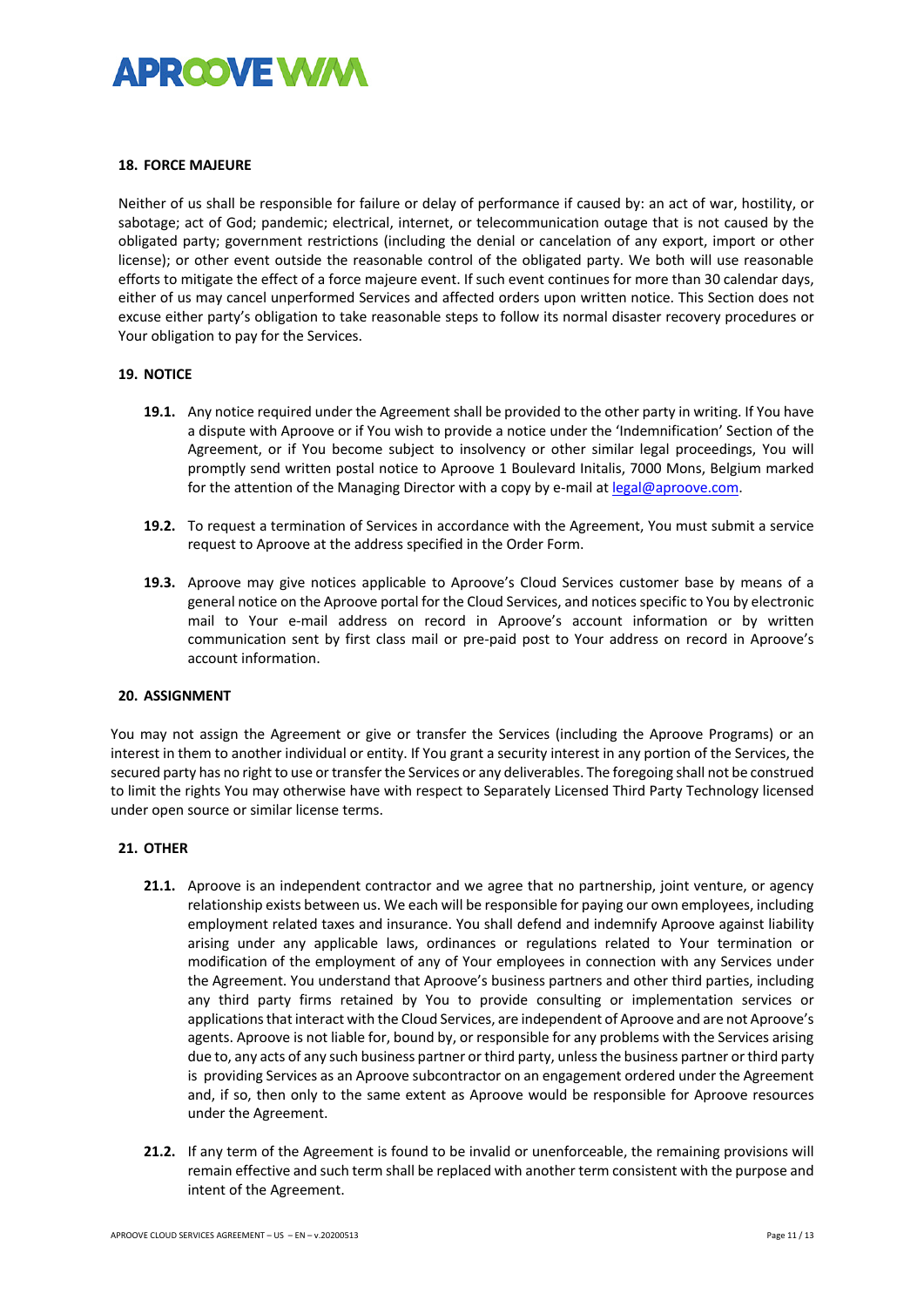# **APROOVE WAA**

- **21.3.** Except for actions for nonpayment or breach of Aproove's proprietary rights, no action, regardless of form, arising out of or relating to the Agreement may be brought by either party more than two years after the cause of action has accrued.
- **21.4.** You shall obtain at Your sole expense any rights and consents from third parties necessary for Your Content, as well as other vendor's products provided by You that You use with the Services, including such rights and consents as necessary for Aproove to perform the Services under the Agreement.
- **21.5.** You agree to provide Aproove with all information, access and full good faith cooperation reasonably necessary to enable Aproove to provide the Services and You will perform the actions identified in the Order Form as Your responsibilities.
- **21.6.** You remain solely responsible for Your regulatory compliance in connection with Your use of the Services. You are responsible for making Aproove aware of any technical requirements that result from Your regulatory obligations prior to entering into an order governed by the Agreement. Aproove will cooperate with Your efforts to determine whether use of the standard Aproove Services offering is consistent with those requirements. Additional fees may apply to any additional work performed by Aproove or changes to the Services.
- **21.7.** Aproove may audit Your use of the Services (e.g., through use of software tools) to assess whether Your use of the Services is in accordance with the Order Form and the terms of the Agreement. You agree to cooperate with Aproove's audit and provide reasonable assistance and access to information. Any such audit shall not unreasonably interfere with Your normal business operations. You agree to pay within 30 calendar days of written notification any fees applicable to Your use of the Services in excess of Your rights. If You do not pay, Aproove can end Your Services and/or the Agreement. You agree that Aproove shall not be responsible for any of Your costs incurred in cooperating with the audit.
- **21.8.** The purchase of Cloud Services, Professional Services, or other service offerings, programs or products are all separate offers and separate from any other order. You understand that You may purchase Cloud Services, Professional Services, or other service offerings, programs or products independently of any other order. Your obligation to pay under any order is not contingent on performance of any other service offerings or delivery of programs or products.
- **21.9.** A failure by either Party at any time to require the performance of any obligation hereunder or enforce any provision hereof shall neither be construed as a waiver of any right or remedy hereunder nor in any way affect the validity of this Agreement or any part hereof. No waiver shall be effective unless given in writing, and no waiver of a breach of this Agreement shall constitute a waiver of any preceding or subsequent breach.
- **21.10.** The Agreement may be executed in counterparts each of which shall be deemed an original Agreement for all purposes, including the judicial proof of any of the terms hereof; provided, however that all such counterparts shall constitute one and the same Agreement. The Agreement may be transmitted by facsimile, email or other electronic means and it is the intent of You and Aproove for the facsimile, scan, electronic or photocopy thereof of any signature to be an original signature and for the facsimile, scan, electronic or a photocopy thereof and any complete facsimile, scan, electronic photocopy of the Agreement to be deemed an original agreement for all legal purposes.
- **21.11.** Electronic Signatures. Each party agrees that the electronic signatures, whether digital or encrypted, of the parties included in this Agreement are intended to authenticate this writing and to have the same force and effect as manual signatures. Delivery of a copy of this Agreement or any other document contemplated hereby bearing an original or electronic signature by facsimile transmission (whether directly from one facsimile device to another by means of a dial-up connection or whether